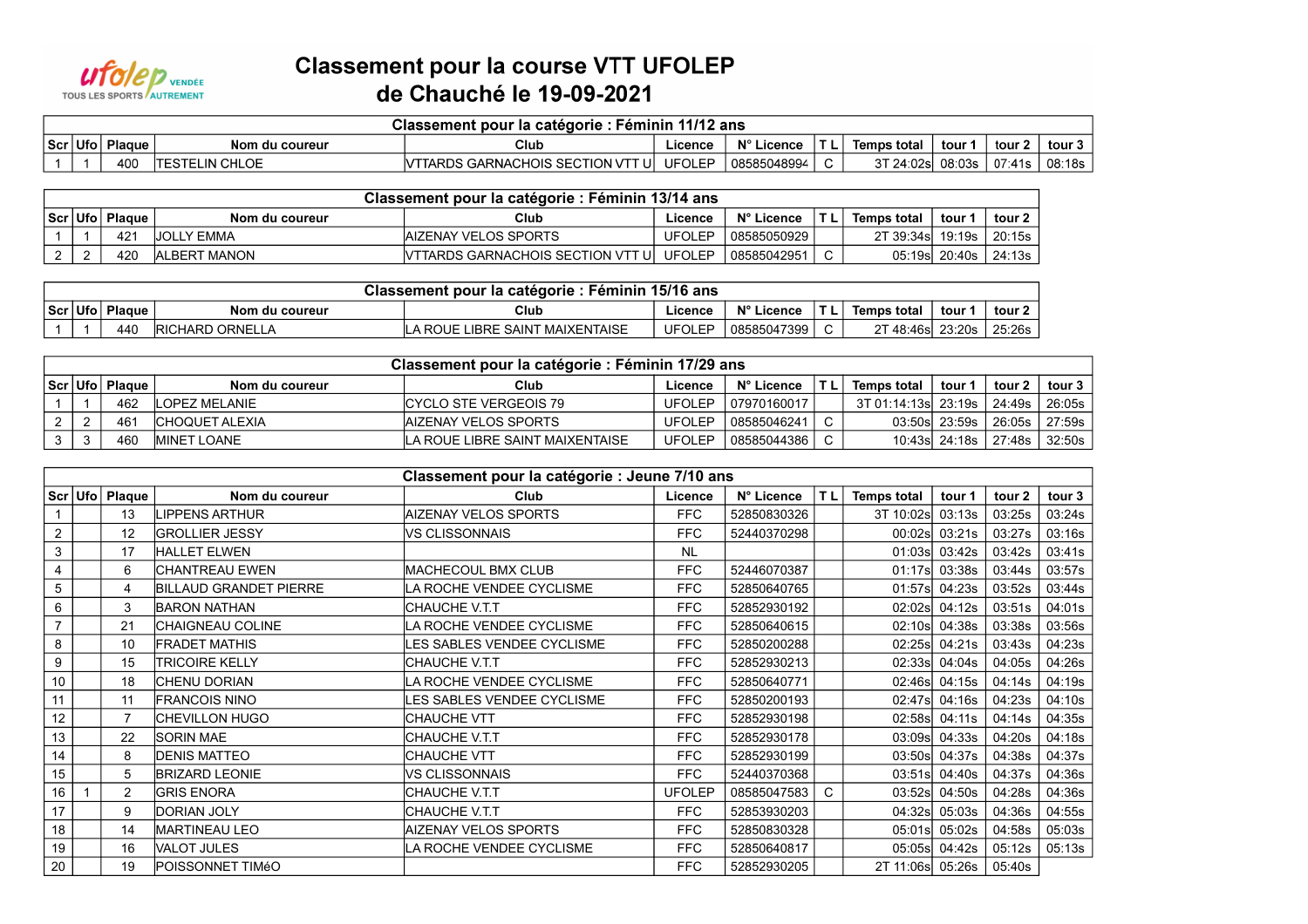[21 2 | 1 CHEVRIER PIERRE VTTARDS GARNACHOIS SECTION VTT U UFOLEP 08585050182 C

|   | Classement pour la catégorie : Tandem |                  |                           |                                            |               |                 |     |                        |                  |        |        |        |  |
|---|---------------------------------------|------------------|---------------------------|--------------------------------------------|---------------|-----------------|-----|------------------------|------------------|--------|--------|--------|--|
|   |                                       | Scr Ufo   Plaque | Nom du coureur            | Club                                       | Licence       | N° Licence      | 'TL | <b>Temps total</b>     | tour 1           | tour 2 | tour 3 | tour 4 |  |
|   |                                       | 30 <sup>1</sup>  | <b>GRIS DAVID</b>         | <b>ICHAUCHE VTT</b>                        | <b>FFC</b>    | 52852930053     |     |                        |                  |        |        |        |  |
|   | Equipier                              |                  | <b>GRIS JULIEN</b>        | <b>ICHAUCHE VTT</b>                        | <b>FFC</b>    | 52852930052     |     | 4T 01:09:37sl 16:58s I |                  | 17:15s | 17:10s | 18:14s |  |
|   |                                       | 300              | <b>GABORIT OLIVIER</b>    | <b>IST JEAN DE MONTS VENDEE CYCLISME I</b> | <b>UFOLEP</b> | 08541820120     |     |                        |                  |        |        |        |  |
|   | Equipier                              |                  | <b>IGABORIT LAURENCE</b>  | <b>IST JEAN DE MONTS VENDEE CYCLISME I</b> | <b>UFOLEP</b> | 08585014027     |     |                        | 11:25s 19:34s    | 20:28s | 20:23s | 20:37s |  |
| 3 | 2                                     | 302              | <b>IRICHARD SEBASTIEN</b> | LA ROUE LIBRE SAINT MAIXENTAISE            | <b>UFOLEP</b> | 08585021221     |     |                        |                  |        |        |        |  |
|   | Equipier                              |                  | <b>RICHARD VIRGINIE</b>   | LA ROUE LIBRE SAINT MAIXENTAISE            | <b>UFOLEP</b> | 08585035983     |     |                        | 24:48sl 21:42s l | 25:59s | 21:54s | 24:50s |  |
|   | 3                                     | 306              | <b>GRIS DAVID</b>         | ICHAUCHE V.T.T                             | <b>UFOLEP</b> | 085 85020420 C  |     |                        |                  |        |        |        |  |
|   | <b>Equipier</b>                       |                  | <b>GRIS JULIEN</b>        | <b>CHAUCHE V.T.T</b>                       | <b>UFOLEP</b> | 08585039113   C |     |                        |                  |        |        |        |  |

|                  |                |               |                           | Classement pour la catégorie : Masculin 11/12 ans |               |             |                |                    |               |        |        |
|------------------|----------------|---------------|---------------------------|---------------------------------------------------|---------------|-------------|----------------|--------------------|---------------|--------|--------|
|                  | Scr   Ufo      | <b>Plaque</b> | Nom du coureur            | Club                                              | Licence       | N° Licence  | T <sub>L</sub> | <b>Temps total</b> | tour 1        | tour 2 | tour 3 |
|                  |                | 42            | <b>CHAIGNEAU PIERRE</b>   | LA ROCHE VENDEE CYCLISME                          | FFC           | 52850640376 |                | 3T 16:04s          | 05:11s        | 05:17s | 05:36s |
| $\overline{2}$   |                | 29            | <b>GUERMOND MATHIS</b>    | <b>CHAUCHE V.T.T</b>                              | <b>UFOLEP</b> | 08585048791 | C.             |                    | 00:17s 05:14s | 05:31s | 05:36s |
| 3                |                | 37            | <b>BOUDAUD NILS</b>       | <b>VS CLISSONNAIS</b>                             | <b>FFC</b>    | 52440370305 |                |                    | 00:21s 05:23s | 05:24s | 05:38s |
| 4                |                | 34            | <b>BEGUE TIM</b>          | LA ROCHE VENDEE CYCLISME                          | <b>FFC</b>    | 52850640798 |                |                    | 00:40s 05:31s | 05:27s | 05:46s |
| 5                |                | 36            | <b>BONNEAU YLLAN</b>      | LES SABLES VENDEE CYCLISME                        | FFC           | 52850200050 |                |                    | 01:04s 05:21s | 05:38s | 06:09s |
| 6                | $\overline{2}$ | 25            | <b>BLANCHARD THIBAULT</b> | LA ROCHE VENDEE CYCLISME                          | <b>UFOLEP</b> | 08585043134 | C.             |                    | 02:39s 06:13s | 06:25s | 06:05s |
|                  | 3              | 26            | <b>RABALLAND GABRIEL</b>  | VTTARDS GARNACHOIS SECTION VTT U                  | <b>UFOLEP</b> | 08585048694 | C.             |                    | 02:42s 06:25s | 06:14s | 06:07s |
| 8                |                | 40            | JOUSSEAUME GABRIEL        | <b>SV FONTENAISIENNE</b>                          | <b>FFC</b>    | 52850380626 |                |                    | 03:27s 06:23s | 06:29s | 06:39s |
| 9                |                | 28            | <b>COFFINEAU THOMAS</b>   | <b>VELO CLUB CHANTONNAISIEN</b>                   | <b>UFOLEP</b> | 08585045374 | C.             |                    | 03:50s 06:24s | 06:44s | 06:46s |
| 10               | 5              | 32            | <b>AUDRAIN ESTEBAN</b>    | VTTARDS GARNACHOIS SECTION VTT U                  | <b>UFOLEP</b> | 08585040191 |                |                    | 04:48s 06:21s | 07:04s | 07:27s |
|                  | 6              | 30            | <b>BROSSARD LEO</b>       | <b>VELO CLUB CHANTONNAISIEN</b>                   | <b>UFOLEP</b> | 08585047541 | C.             |                    | 06:13s 07:12s | 07:24s | 07:41s |
| 12               |                | 27            | <b>BURGAUD NOE</b>        | <b>VELO CLUB DES OLONNES</b>                      | <b>UFOLEP</b> | 08585048295 | C.             |                    | 06:27s 07:20s | 07:40s | 07:31s |
| 13               |                | 38            | <b>ICOTTEN NATHAN</b>     | LA ROCHE SUR YON VENDEE CYCLISME                  | FFC           | 52850640810 |                |                    | 06:34s 07:47s | 07:32s | 07:19s |
| 14               |                | 41            | <b>RENZ ELIAS</b>         | <b>CHAUCHE VTT</b>                                | <b>FFC</b>    | 52852930206 |                |                    | 07:46s 07:32s | 08:03s | 08:15s |
| 15 <sub>15</sub> | 8              | 33            | <b>ICHENEAU ROBIN</b>     | <b>AIZENAY VELOS SPORTS</b>                       | <b>UFOLEP</b> | 52850830289 |                | 2T 18:03s 08:47s   |               | 09:16s |        |
| 16               | 9              | 31            | <b>DURAND MATHIS</b>      | VELO CLUB DES OLONNES                             | <b>UFOLEP</b> | 08585048297 | C.             |                    | 00:42s 09:29s | 09:16s |        |
| 17               |                | 35            | <b>BLOT RAPHAEL</b>       | <b>CHAUCHE VTT</b>                                | FFC           | 52852930195 |                | 1T 06:49s 06:49s   |               |        |        |

|    | Classement pour la catégorie : Masculin 13/14 ans |               |                            |                                          |               |             |                 |                    |               |        |  |  |  |  |
|----|---------------------------------------------------|---------------|----------------------------|------------------------------------------|---------------|-------------|-----------------|--------------------|---------------|--------|--|--|--|--|
|    | Scr Ufo                                           | <b>Plaque</b> | Nom du coureur             | Club                                     | Licence       | N° Licence  | TL <sub>1</sub> | <b>Temps total</b> | tour 1        | tour 2 |  |  |  |  |
|    |                                                   | 118           | <b>JOLY AXEL</b>           | <b>CHAUCHE V.T.T</b>                     | <b>UFOLEP</b> | 08585047967 | C.              | 2T 29:00s          | 14:23s        | 14:37s |  |  |  |  |
| 2  | 2                                                 | 111           | <b>GILET HUGO</b>          | <b>VITARDS GARNACHOIS SECTION VTT UI</b> | <b>UFOLEP</b> | 08585048691 |                 |                    | 01:12s 15:08s | 15:04s |  |  |  |  |
| 3  | 3                                                 | 119           | <b>ROGER LUKAS</b>         | CHAUCHE V.T.T                            | <b>UFOLEP</b> | 08585048795 | C               |                    | 01:33s 15:13s | 15:20s |  |  |  |  |
|    | 4                                                 | 114           | TESTELIN LUCAS             | <b>VITARDS GARNACHOIS SECTION VTT UI</b> | <b>UFOLEP</b> | 08585040653 |                 |                    | 02:34s 15:12s | 16:22s |  |  |  |  |
|    |                                                   | 125           | <b>BREYNE CLEMENT</b>      |                                          | <b>FFC</b>    | 52440370338 |                 |                    | 02:44s 15:35s | 16:09s |  |  |  |  |
|    | 5                                                 | 113           | <b>BABU MARTIN</b>         | LA ROCHE VENDEE CYCLISME                 | <b>UFOLEP</b> | 08585043183 | C               | 02:53s             | 15:53s        | 16:00s |  |  |  |  |
|    | 6                                                 | 115           | ICHANAL MARIO              | <b>AIZENAY VELOS SPORTS</b>              | <b>UFOLEP</b> | 08585046237 |                 |                    | 04:12s 16:12s | 17:00s |  |  |  |  |
| 8  |                                                   | 112           | <b>IRICHARD TIMEO</b>      | LA ROUE LIBRE SAINT MAIXENTAISE          | <b>UFOLEP</b> | 08585033356 | C               | 05:52s             | 16:51s        | 18:01s |  |  |  |  |
|    | 8                                                 | 116           | <b>GUILLET ENZO</b>        | LA ROUE LIBRE SAINT MAIXENTAISE          | <b>UFOLEP</b> | 08585037838 |                 |                    | 06:20s 17:42s | 17:38s |  |  |  |  |
| 10 |                                                   | 130           | <b><i>FEXIER LUCAS</i></b> | <b>ILES SABLES VENDEE CYCLISME</b>       | <b>FFC</b>    | 52850200073 |                 |                    | 06:59s 18:03s | 17:56s |  |  |  |  |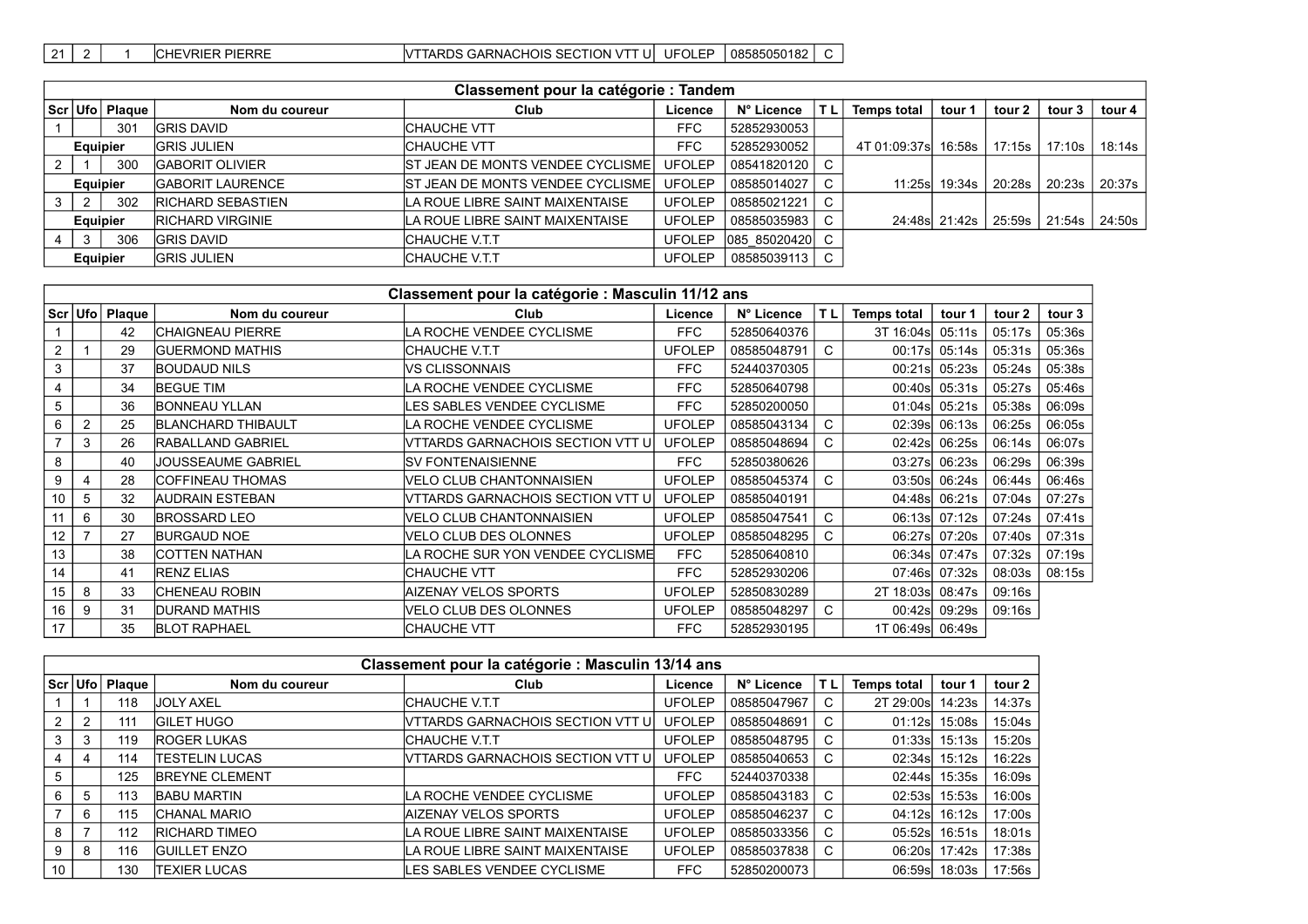|    | 9  | 124 | <b>DAUSQUE NOAH</b>      | VELO CLUB DES OLONNES             | <b>UFOLEP</b> | 08585048296   C | 07:00s           | 18:02s         | 17:58s |
|----|----|-----|--------------------------|-----------------------------------|---------------|-----------------|------------------|----------------|--------|
| 12 |    | 126 | <b>IFRANCOIS NOA</b>     | LES SABLES VENDEE CYCLISME        | FFC.          | 52850200134     | 07:18s           | 18:01s         | 18:17s |
| 13 |    | 131 | <b>MAROT REMY</b>        |                                   | <b>NL</b>     |                 |                  | 08:47s 18:22s  | 19:25s |
| 14 | 10 | 120 | <b>BARANGER NATHAN</b>   | <b>IAIZENAY VELOS SPORTS</b>      | <b>UFOLEP</b> | 08585048998 C   |                  | 12:39s 20:37s  | 21:02s |
| 15 |    | 129 | <b>MORNE NOA</b>         | <b>CHAUCHE V.T.T</b>              | FFC.          | 52852930174     |                  | 13:17s 19:11s  | 23:06s |
| 16 |    | 117 | <b>MERIAU HELIOS</b>     | LA ROUE LIBRE SAINT MAIXENTAISE   | <b>UFOLEP</b> | 08585047398 C   | 14:53s           | 19:58s         | 23:55s |
|    | 12 | 123 | <b>CHEVALIER LOUISON</b> | VTTARDS GARNACHOIS SECTION VTT UI | <b>UFOLEP</b> | 08585040586     |                  | 17:52s 22:48s  | 24:04s |
| 18 |    | 127 | <b>JOTTREAU JOANN</b>    | <b>CHAUCHE VTT</b>                | <b>FFC</b>    | 52852930212     |                  | 23:21sl 25:15s | 27:06s |
| 19 |    | 132 | <b>ISORIN TIMEO</b>      | <b>CHAUCHE V.T.T</b>              | FFC.          | 52852930030     | 1T 18:44s 18:44s |                |        |

|                | Classement pour la catégorie : Masculin 15/16 ans |                    |                          |                                   |               |             |              |                    |        |        |        |  |  |
|----------------|---------------------------------------------------|--------------------|--------------------------|-----------------------------------|---------------|-------------|--------------|--------------------|--------|--------|--------|--|--|
|                |                                                   | Scr   Ufo   Plaque | Nom du coureur           | Club                              | Licence       | N° Licence  | TL.          | <b>Temps total</b> | tour 1 | tour 2 | tour 3 |  |  |
|                |                                                   | 96                 | <b>PLAIRE NOLANE</b>     | ES SABLES VENDEE CYCLISME.        | <b>FFC</b>    | 52850200231 |              | 3T 42:00s          | 14:13s | 14:13s | 13:34s |  |  |
| $\overline{2}$ |                                                   | 99                 | <b>INEVEU FLORENT</b>    | VELO CLUB MONTAIGU                | <b>FFC</b>    | 52850520202 |              | 00:36s             | 14:14s | 14:29s | 13:53s |  |  |
| 3              |                                                   | 93                 | ICOGNE RONAN             | <b>BEAUPREAU VELO SPORT</b>       | <b>FFC</b>    | 52490270314 |              | 01:27s             | 14:12s | 14:30s | 14:45s |  |  |
|                |                                                   | 90                 | <b>BERTRAND TOM</b>      | VTT RIEZ OCEAN                    | <b>FFC</b>    | 52855510079 |              | 02:17sl            | 14:10s | 14:53s | 15:14s |  |  |
| 5              |                                                   | 87                 | <b>IRABAUD KENNY</b>     | <b>AIZENAY VELOS SPORTS</b>       | <b>UFOLEP</b> | 08585046262 | C.           | 02:43s             | 14:16s | 15:22s | 15:05s |  |  |
| 6              |                                                   | 94                 | <b>IMOUSIN COME</b>      | LA ROCHE VENDEE CYCLISME          | <b>FFC</b>    | 52850640722 |              | 03:09s             | 14:46s | 15:00s | 15:23s |  |  |
|                |                                                   | 97                 | <b>THIBAUDEAU JULES</b>  | VS CLISSONNAIS                    | <b>FFC</b>    | 52440370371 |              | 04:04s             | 15:18s | 15:31s | 15:15s |  |  |
| 8              | $\overline{2}$                                    | 80                 | <b>BLANCHARD ANTONIN</b> | LA ROCHE VENDEE CYCLISME          | <b>UFOLEP</b> | 08585043133 | C.           | 04:23s             | 14:58s | 15:53s | 15:32s |  |  |
| 9              | 3                                                 | 81                 | <b>IMALARD LOUIS</b>     | AIZENAY VELOS SPORTS              | <b>UFOLEP</b> | 08585046260 | C            | 04:30s             | 15:23s | 15:38s | 15:29s |  |  |
| 10             | $\overline{4}$                                    | 85                 | <b>LAMBERT THEO</b>      | LA ROCHE VENDEE CYCLISME          | <b>UFOLEP</b> | 08585050927 | C            | 05:08s             | 15:25s | 15:52s | 15:51s |  |  |
| 11             | 5                                                 | 89                 | <b>ALEXIS REMAUD</b>     | <b>AIZENAY VELOS SPORTS</b>       | <b>UFOLEP</b> | 85003004    |              | 05:46s             | 14:59s | 16:21s | 16:26s |  |  |
| 12             |                                                   | 91                 | <b>BLAINEAU ESTEBAN</b>  | VELO CLUB MONTAIGU                | <b>FFC</b>    | 52850520329 |              | 06:30sl            | 15:49s | 16:22s | 16:19s |  |  |
| 13             | 6                                                 | 88                 | PIVETEAU ROMAIN          | <b>CHAUCHE V.T.T</b>              | <b>UFOLEP</b> | 08585047972 | C            | 08:36sl            | 16:09s | 18:08s | 16:19s |  |  |
| 14             |                                                   | 83                 | <b>GALL EWEN</b>         | VTTARDS GARNACHOIS SECTION VTT UI | <b>UFOLEP</b> | 08585046226 | C            | 10:54s             | 16:07s | 18:14s | 18:33s |  |  |
| 15             | 8                                                 | 84                 | <b>PEDASE JORDAN</b>     | VELO CLUB DES OLONNES             | <b>UFOLEP</b> | 08585045198 | C            | 12:54s             | 17:47s | 18:36s | 18:31s |  |  |
| 16             |                                                   | 92                 | <b>BOUTEILLER PAUL</b>   | VC HERBRETAIS                     | <b>FFC</b>    | 52850260274 |              | 17:07s             | 18:43s | 19:23s | 21:01s |  |  |
| 17             | 9                                                 | 82                 | <b>GUERIN TONY</b>       | LA ROUE LIBRE SAINT MAIXENTAISE   | <b>UFOLEP</b> | 08585044385 | C.           | 18:41s             | 18:49s | 20:03s | 21:49s |  |  |
| 18             |                                                   | 95                 | <b>MARTINEAU TIAGO</b>   |                                   | <b>FFC</b>    | 52850260299 |              | 2T 45:36s          | 22:01s | 23:35s |        |  |  |
| 19             | 10                                                | 86                 | <b>VENDE FLAVIO</b>      | VELO CLUB CHANTONNAISIEN          | <b>UFOLEP</b> | 08585031618 | $\mathsf{C}$ |                    |        |        |        |  |  |

|    | Classement pour la catégorie : Masculin 17/19 ans |                |                        |                                          |               |             |    |                    |        |        |        |        |  |  |
|----|---------------------------------------------------|----------------|------------------------|------------------------------------------|---------------|-------------|----|--------------------|--------|--------|--------|--------|--|--|
|    |                                                   | Scr Ufo Plaque | Nom du coureur         | Club                                     | Licence       | N° Licence  | TL | <b>Temps total</b> | tour ' | tour 2 | tour 3 | tour 4 |  |  |
|    |                                                   | 142            | <b>JOBARD AIME</b>     | IVELO CLUB CHANTONNAISIEN                | <b>UFOLEP</b> | 08585041914 | C. | 4T 51:49s          | 12:35s | 13:01s | 13:00s | 13:13s |  |  |
|    |                                                   | 156            | <b>SAUVAGER MAEL</b>   | <b>CHAUCHE V.T.T</b>                     | <b>UFOLEP</b> | 08585047973 | С  | 01:35s             | 13:06s | 13:19s | 13:34s | 13:25s |  |  |
|    | -3                                                | 145            | <b>GREAUD FABIEN</b>   | <b>AIZENAY VELOS SPORTS</b>              | <b>UFOLEP</b> | 08585046243 | C. | 04:26sl            | 13:46s | 14:00s | 13:56s | 14:33s |  |  |
|    |                                                   | 154            | <b>CHANAL EMILIEN</b>  | <b>AIZENAY VELOS SPORTS</b>              | <b>UFOLEP</b> | 08585040659 | C  | 05:22s             | 13:40s | 14:02s | 14:24s | 15:05s |  |  |
|    |                                                   | 151            | <b>HAUBOIS FLORIAN</b> | <b>GUEMENE VTT</b>                       | <b>FFC</b>    | 10086704543 |    | 06:04s             | 13:44s | 14:20s | 14:48s | 15:01s |  |  |
|    |                                                   | 153            | <b>IDUBIN NATHAN</b>   |                                          | <b>NL</b>     |             |    | 07:21s             | 13:38s | 15:01s | 15:24s | 15:07s |  |  |
|    | 5                                                 | 141            | <b>ALBERT ENZO</b>     | <b>IVTTARDS GARNACHOIS SECTION VTT U</b> | <b>UFOLEP</b> | 08585040657 | C  | 07:26s             | 14:16s | 14:56s | 14:59s | 15:04s |  |  |
|    | 6                                                 | 155            | BERRANGER CLEMENT      | IVELO CLUB CHANTONNAISIEN                | <b>UFOLEP</b> | 08585022873 | C  | 08:12sl            | 14:14s | 15:14s | 15:07s | 15:26s |  |  |
|    |                                                   | 150            | <b>BENOIT ALEXIS</b>   | <b>VS CLISSONNAIS</b>                    | <b>FFC</b>    | 52440370067 |    | 13:44s             | 15:22s | 15:45s | 16:19s | 18:07s |  |  |
| 10 |                                                   | 148            | <b>RONSIN ARNO</b>     | <b>IVTTARDS GARNACHOIS SECTION VTT U</b> | <b>UFOLEP</b> | 08585046127 | U  | 23:41sl            | 16:50s | 19:30s | 18:17s | 20:53s |  |  |
|    | 8                                                 | 143            | <b>POUCLET NICOLAS</b> | VELO CLUB DES OLONNES                    | <b>UFOLEP</b> | 08585046264 | C. | 3T 55:35s          | 17:15s | 19:10s | 19:10s |        |  |  |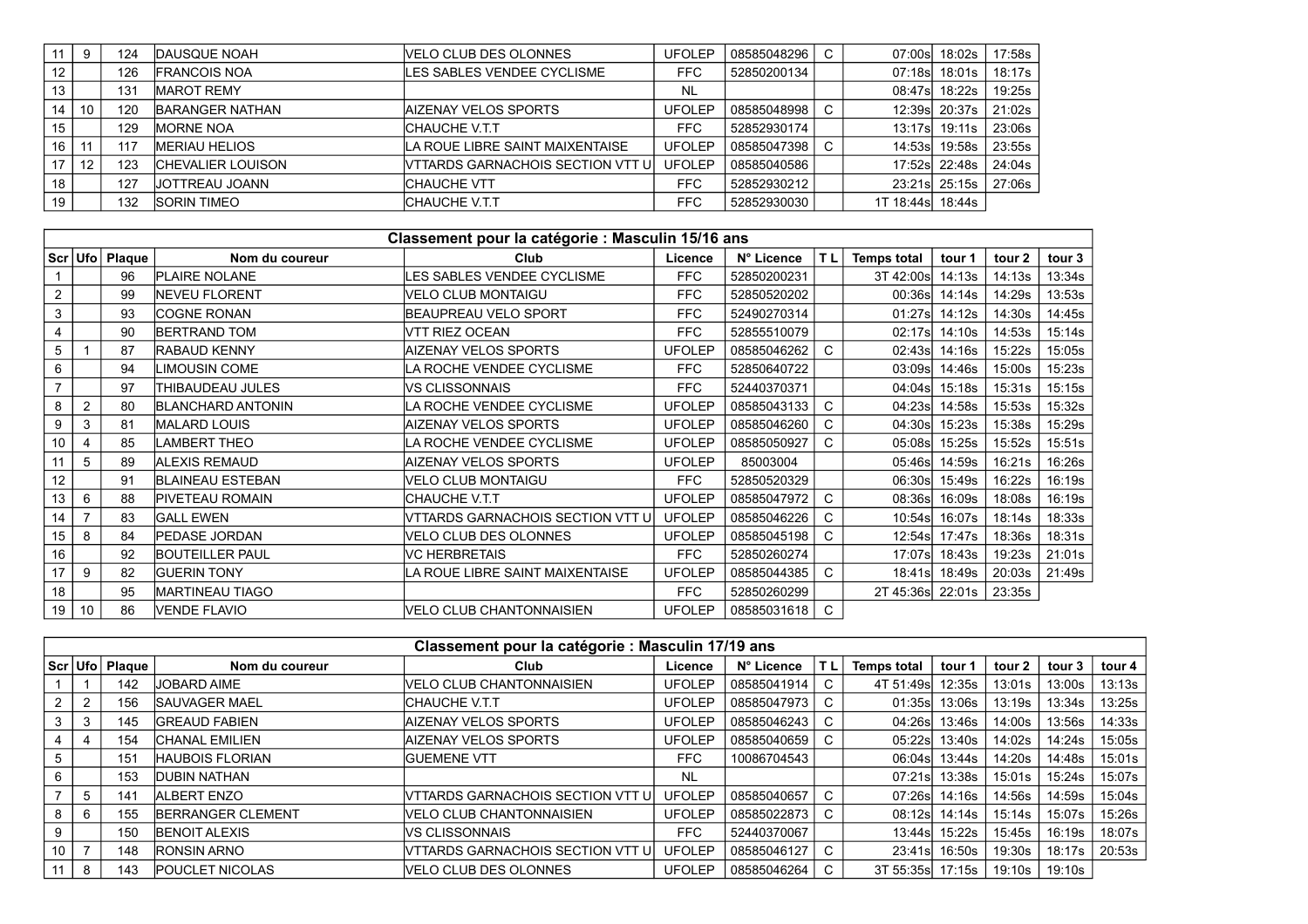|      |    | 144 | <b>IBAPTISTE GREGORY</b>  | <b>ISOCIETE VELOCIPEDIQUE FONTENAY</b> | <b>UFOLEP</b> | 08585031482 |  | 01:07sl 17:22s | 19:07s I 20:13s I |
|------|----|-----|---------------------------|----------------------------------------|---------------|-------------|--|----------------|-------------------|
| 13 I | 10 | 146 | <b>IBERTON MAXIME</b>     | <b>ISOCIETE VELOCIPEDIQUE FONTENAY</b> | UFOLEP        | 08585042857 |  | 02:05s 17:02s  | 18:26s I 22:12s I |
|      |    | 147 | <b>ICLEMENCON TRISTAN</b> | VELO CLUB DES OLONNES                  | UFOLEP        | 08585044948 |  |                |                   |
| 15   |    | 157 | <b>HAUBOIS FLORIAN</b>    | <b>IGUEMENE VTT</b>                    | FFC           | 52440510205 |  |                |                   |
| 16   | 12 | 158 | BAPTISTE GREGORY          | <b>ISOCIETE VELOCIPEDIQUE FONTENAY</b> | <b>UFOLEP</b> | 00858531482 |  |                |                   |

| Classement pour la catégorie : Masculin 20/29 ans |                  |                                |                                  |               |               |  |                    |                |        |                 |        |        |          |
|---------------------------------------------------|------------------|--------------------------------|----------------------------------|---------------|---------------|--|--------------------|----------------|--------|-----------------|--------|--------|----------|
|                                                   | Scr Ufo   Plaque | Nom du coureur                 | Club                             | Licence       | N° Licence    |  | <b>Temps total</b> | tour 1         | tour 2 | tour 3          | tour 4 | tour 5 | tour 6 l |
|                                                   | 31               | <b>IGILBERT LOUIS</b>          | CHAUCHE V.T.T                    | <b>UFOLEP</b> | 08585048790   |  | 6T 01:15:57sl      | 12:02s         | 12:29s | 13:01s          | 12:54s | 12:47s | 12:44s   |
|                                                   | 35               | <b>ICLEMENCEAU ANGUERRAND</b>  |                                  | <b>FFC</b>    | 41261800212   |  |                    | 05:44s  13:05s | 13:30s | 13:32s          | 13:43s | 13:47s | 14:04s   |
|                                                   | 33               | <b>PEQUIN BAPTISTE</b>         | <b>IVELO CLUB CHANTONNAISIEN</b> | <b>UFOLEP</b> | 08585041911   |  |                    |                | 13:46s | 14:04s          | 13:27s | 14:25s | 14:15s   |
|                                                   | 34               | <b>ITRIPON CHARLES ANTOINE</b> | AIZENAY VELOS SPORTS             | UFOLEP        | 08585034457   |  |                    |                | 16:07s | 16:29s          | 16:52s | 17:22s |          |
|                                                   | 30               | <b>BAUDOUIN LEO</b>            | ICYCLO CLUB SERIGNE              | <b>UFOLEP</b> | 08585027133 C |  |                    | 02:10sl 15:48s | 16:21s | 16:45s I        | 17:24s | 18:21s |          |
|                                                   | 32               | <b>BERTON RYAN</b>             | ICYCLO CLUB SERIGNE              | <b>UFOLEP</b> | 08585045201   |  | 3T 57:53s 17:41s   |                |        | 20:00s   20:12s |        |        |          |

|                | Classement pour la catégorie : Masculin 30/39 ans |                  |                            |                                          |               |             |              |                     |               |        |        |        |        |        |
|----------------|---------------------------------------------------|------------------|----------------------------|------------------------------------------|---------------|-------------|--------------|---------------------|---------------|--------|--------|--------|--------|--------|
|                |                                                   | Scr Ufo   Plaque | Nom du coureur             | <b>Club</b>                              | Licence       | N° Licence  |              | <b>Temps total</b>  | tour 1        | tour 2 | tour 3 | tour 4 | tour 5 | tour 6 |
|                |                                                   | 232              | <b>GUILBAUD GUILLAUME</b>  | <b>VELO CLUB ESSARTAIS</b>               | FFC           | 52851060282 |              | 6T 01:18:07s        | 12:42s        | 12:55s | 13:13s | 13:04s | 13:09s | 13:04s |
| $\overline{2}$ |                                                   | 224              | <b>ICHANTREAU JULIEN</b>   | VTTARDS GARNACHOIS SECTION VTT U         | <b>UFOLEP</b> | 08585032529 | $\mathsf{C}$ |                     | 02:51s 13:07s | 13:21s | 13:32s | 13:38s | 13:30s | 13:50s |
| 3              |                                                   | 225              | <b>HAMON KEVIN</b>         | <b>DESTINATION MOUTAIN BIKE RACE 79</b>  | <b>UFOLEP</b> | 07970162057 |              | 05:24s              | 13:04s        | 14:07s | 14:01s | 13:21s | 13:59s | 14:59s |
|                |                                                   | 231              | <b>TRICOIRE DONOVAN</b>    |                                          | <b>NL</b>     |             |              | 06:32sl             | 13:09s        | 13:44s | 13:57s | 13:53s | 14:32s | 15:24s |
| 5              | 3                                                 | 220              | <b>ISINGEOT RODOLPHE</b>   | <b>ST JEAN DE MONTS VENDEE CYCLISME</b>  | <b>UFOLEP</b> | 08585048373 | C.           | 09:11s              | 13:29s        | 14:25s | 14:41s | 14:53s | 14:50s | 15:00s |
| 6              |                                                   | 229              | <b>JOUSSEAUME FRANCOIS</b> |                                          | <b>NL</b>     |             |              | 09:13sl             | 14:12s        | 14:24s | 14:32s | 14:48s | 14:34s | 14:50s |
|                |                                                   | 230              | JOUSSEAUME NICOLAS         |                                          | <b>NL</b>     |             |              | 10:48s              | 14:20s        | 14:27s | 14:43s | 14:48s | 15:40s | 14:57s |
| 8              |                                                   | 226              | ICOGNE YVONNICK            | <b>IBEAUPREAU VELO SPORT</b>             | FFC           | 52490270068 |              | 5T 01:14:36s        | 14:10s        | 14:49s | 15:08s | 15:10s | 15:19s |        |
| 9              |                                                   | 223              | <b>GAUTRON YANNICK</b>     | SOCIETE VELOCIPEDIQUE FONTENAY           | <b>UFOLEP</b> | 08585047787 | $\mathsf{C}$ | 05:56sl             | 15:21s        | 15:45s | 16:17s | 16:19s | 16:50s |        |
| 10             |                                                   | 221              | <b>FONTI ANTHONY</b>       | <b>IST JEAN DE MONTS VENDEE CYCLISME</b> | <b>UFOLEP</b> | 08585051306 |              | 08:00s              | 15:36s        | 16:06s | 16:20s | 16:57s | 17:37s |        |
| 11             |                                                   | 228              | <b>GROLLIER SEBASTIEN</b>  |                                          | <b>NL</b>     |             |              | 09:55sl             | 15:19s        | 16:49s | 17:38s | 17:56s | 16:49s |        |
| 12             | 6                                                 | 233              | <b>MARTIN JULIEN</b>       | <b>CHAUCHE V.T.T</b>                     | <b>UFOLEP</b> | 08585016171 | C.           | 14:58s              | 15:34s        | 16:42s | 16:53s | 18:01s | 22:24s |        |
| 13             |                                                   | 234              | <b>FRANCOIS MICHAEL</b>    | LES SABLES VENDEE CYCLISME               | <b>UFOLEP</b> | 08585040172 |              | 15:06s              | 17:13s        | 17:35s | 17:44s | 18:26s | 18:44s |        |
| 14             |                                                   | 227              | <b>BRIZARD STEPHANE</b>    |                                          | <b>NL</b>     |             |              | 4T 01:32:53s 20:34s |               | 25:39s | 24:11s | 22:29s |        |        |

|    |   |                  |                          | Classement pour la catégorie : Masculin 40/49 ans |               |             |   |                    |               |        |        |        |        |        |
|----|---|------------------|--------------------------|---------------------------------------------------|---------------|-------------|---|--------------------|---------------|--------|--------|--------|--------|--------|
|    |   | Scr Ufo   Plaque | Nom du coureur           | Club                                              | Licence       | N° Licence  |   | <b>Temps total</b> | tour 1        | tour 2 | tour 3 | tour 4 | tour 5 | tour 6 |
|    |   | 35               | <b>BUGEL YVON</b>        | <b>VELO CLUB CHALLANDAIS</b>                      | FFC           | 52850240270 |   | 6T 01:29:42s       | 15:06s        | 14:58s | 15:00s | 14:47s | 14:53s | 14:58s |
|    |   | 21               | <b>IGENDRE GUILLAUME</b> | VITARDS GARNACHOIS SECTION VTT U                  | <b>UFOLEP</b> | 08585048990 | C | 05:13sl            | 16:02s        | 15:56s | 16:07s | 15:55s | 15:54s | 15:01s |
| 3  |   | 38               | <b>IPLAIRE STEVE</b>     | LES SABLES VENDEE CYCLISME                        | FFC           | 52850200232 |   |                    | 06:06s 15:52s | 15:49s | 15:48s | 16:03s | 15:52s | 16:24s |
|    | ົ | 24               | <b>IGOUNORD EMMANUEL</b> | <b>VELO CLUB CHANTONNAISIEN</b>                   | <b>UFOLEP</b> | 08585033358 |   |                    | 07:37s 16:19s | 16:30s | 16:03s | 15:57s | 16:04s | 16:26s |
|    |   | 20               | <b>BONNEAU RAYNALD</b>   | VTTARDS GARNACHOIS SECTION VTT U                  | <b>UFOLEP</b> | 08585025303 | C | 08:39s             | 16:11s        | 16:37s | 16:41s | 16:26s | 16:18s | 16:08s |
| 6  |   | 26               | <b>IGAGNEUX ERIC</b>     | <b>VELO CLUB CHANTONNAISIEN</b>                   | <b>UFOLEP</b> | 08585002929 | C |                    | 09:38s 15:57s | 16:27s | 16:29s | 16:43s | 16:57s | 16:47s |
|    | 5 | 27               | <b>MERIAU BENOIT</b>     | LA ROUE LIBRE SAINT MAIXENTAISE                   | <b>UFOLEP</b> | 08585021651 | C |                    | 10:16s 17:17s | 16:44s | 16:22s | 16:21s | 16:17s | 16:57s |
| 8  |   | 37               | <b>GRANGE MATHIEU</b>    | <b>IEC BOUGUENAISIEN</b>                          | FFC           | 52441110029 |   |                    | 13:44s 17:28s | 17:02s | 16:09s | 17:15s | 17:33s | 17:59s |
| 9  | 6 | 22               | <b>GALL ERWAN</b>        | VTTARDS GARNACHOIS SECTION VTT UI                 | <b>UFOLEP</b> | 08585048690 |   |                    | 13:57s 17:47s | 17:32s | 17:29s | 17:09s | 17:10s | 16:32s |
| 10 |   | 33               | <b>DURAND GAETAN</b>     | <b>VELO CLUB DES OLONNES</b>                      | <b>UFOLEP</b> | 08585043493 | C |                    | 14:06s 17:44s | 17:11s | 17:21s | 17:16s | 17:05s | 17:11s |
|    | 8 | 28               | JOLY LUDOVIC             | <b>CHAUCHE V.T.T</b>                              | <b>UFOLEP</b> | 08585047968 |   | 5T 01:32:43s       | 17:33s        | 19:12s | 18:21s | 18:28s | 19:09s |        |